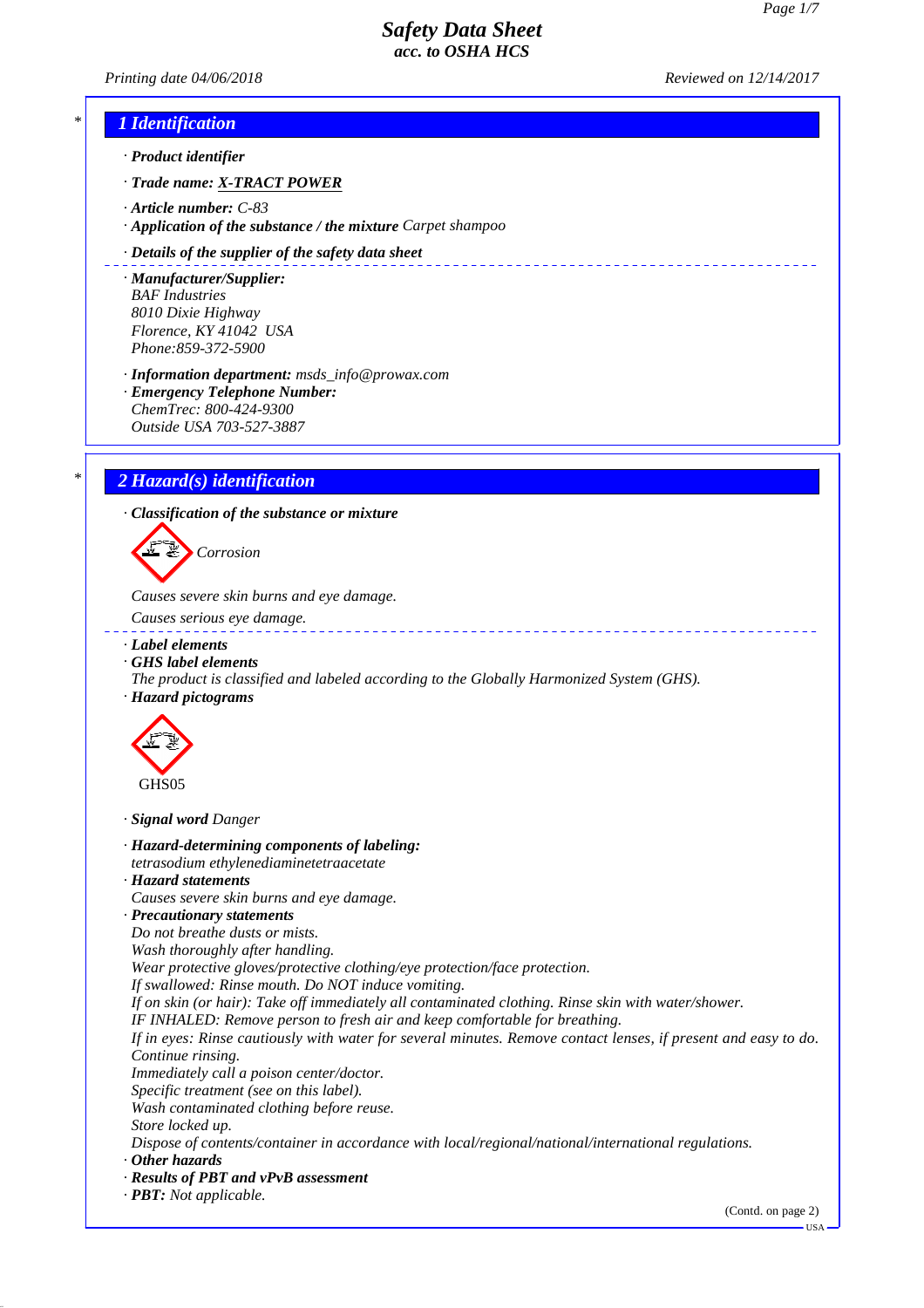*Printing date 04/06/2018 Reviewed on 12/14/2017*

(Contd. of page 1)

*Trade name: X-TRACT POWER*

*· vPvB: Not applicable.*

# *\* 3 Composition/information on ingredients*

*· Chemical characterization: Mixtures*

*· Description: Mixture of the substances listed below with nonhazardous additions.*

*· Dangerous components:*

*64-02-8 tetrasodium ethylenediaminetetraacetate 2.5-10%*

# *\* 4 First-aid measures*

- *· Description of first aid measures*
- *· General information: Immediately remove any clothing soiled by the product.*
- *· After inhalation: In case of unconsciousness place patient stably in side position for transportation.*
- *· After skin contact: Immediately wash with water and soap and rinse thoroughly.*
- *· After eye contact: Rinse opened eye for several minutes under running water. Then consult a doctor.*
- *· After swallowing: Drink copious amounts of water and provide fresh air. Immediately call a doctor.*
- *· Information for doctor:*
- *· Most important symptoms and effects, both acute and delayed No further relevant information available.*
- *· Indication of any immediate medical attention and special treatment needed*

*No further relevant information available.*

## *\* 5 Fire-fighting measures*

- *· Extinguishing media*
- *· Suitable extinguishing agents: Use fire fighting measures that suit the environment.*
- *· Special hazards arising from the substance or mixture No further relevant information available.*
- *· Advice for firefighters*
- *· Protective equipment: No special measures required.*

# *\* 6 Accidental release measures*

*· Personal precautions, protective equipment and emergency procedures Wear protective equipment. Keep unprotected persons away. · Environmental precautions: Dilute with plenty of water. Do not allow to enter sewers/ surface or ground water. · Methods and material for containment and cleaning up: Absorb with liquid-binding material (sand, diatomite, acid binders, universal binders, sawdust). Use neutralizing agent. Dispose contaminated material as waste according to item 13. Ensure adequate ventilation. · Reference to other sections*

*See Section 7 for information on safe handling. See Section 8 for information on personal protection equipment. See Section 13 for disposal information.*

# *\* 7 Handling and storage*

- *· Handling:*
- *· Precautions for safe handling No special precautions are necessary if used correctly.*
- *· Information about protection against explosions and fires: No special measures required.*

(Contd. on page 3)

USA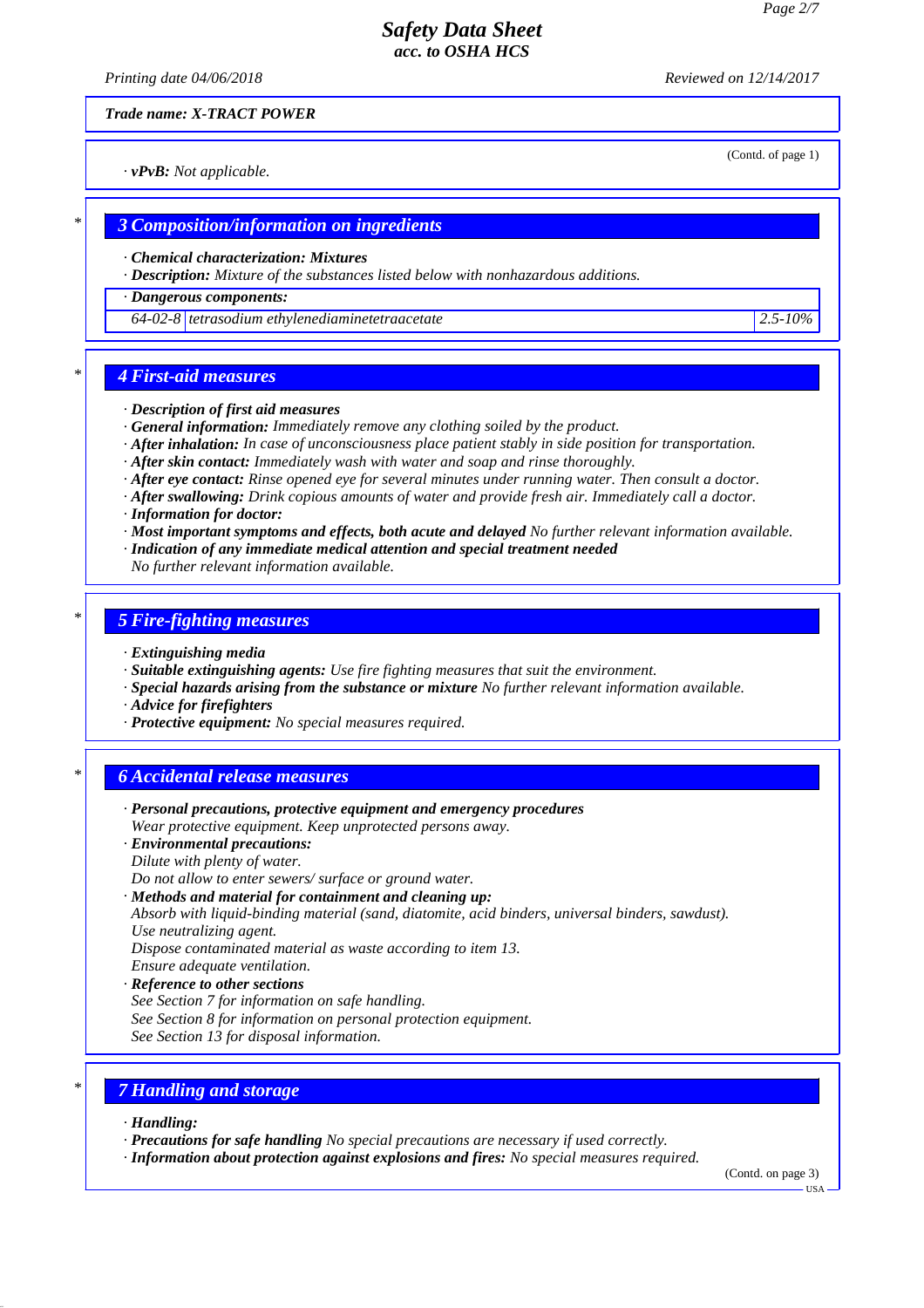*Printing date 04/06/2018 Reviewed on 12/14/2017*

#### *Trade name: X-TRACT POWER*

- *· Conditions for safe storage, including any incompatibilities*
- *· Storage:*
- *· Requirements to be met by storerooms and receptacles: No special requirements.*
- *· Information about storage in one common storage facility: Not required.*
- *· Further information about storage conditions: Keep receptacle tightly sealed.*
- *· Specific end use(s) No further relevant information available.*

### *\* 8 Exposure controls/personal protection*

- *· Additional information about design of technical systems: No further data; see item 7.*
- *· Control parameters*
- *· Components with limit values that require monitoring at the workplace:*
- *The product does not contain any relevant quantities of materials with critical values that have to be monitored at the workplace.*
- *· Additional information: The lists that were valid during the creation were used as basis.*
- *· Exposure controls*
- *· Personal protective equipment:*
- *· General protective and hygienic measures:*
- *Keep away from foodstuffs, beverages and feed. Immediately remove all soiled and contaminated clothing. Wash hands before breaks and at the end of work. Avoid contact with the eyes.*
- *Avoid contact with the eyes and skin.*
- *· Breathing equipment: Not required.*
- *· Protection of hands:*



*Protective gloves*

*The glove material has to be impermeable and resistant to the product/ the substance/ the preparation. Due to missing tests no recommendation to the glove material can be given for the product/ the preparation/*

*the chemical mixture. Selection of the glove material on consideration of the penetration times, rates of diffusion and the degradation*

*· Material of gloves*

*The selection of the suitable gloves does not only depend on the material, but also on further marks of quality and varies from manufacturer to manufacturer. As the product is a preparation of several substances, the resistance of the glove material can not be calculated in advance and has therefore to be checked prior to the application.*

*· Penetration time of glove material*

*The exact break through time has to be found out by the manufacturer of the protective gloves and has to be observed.*

*· Eye protection:*



*Tightly sealed goggles*

(Contd. on page 4)

USA

(Contd. of page 2)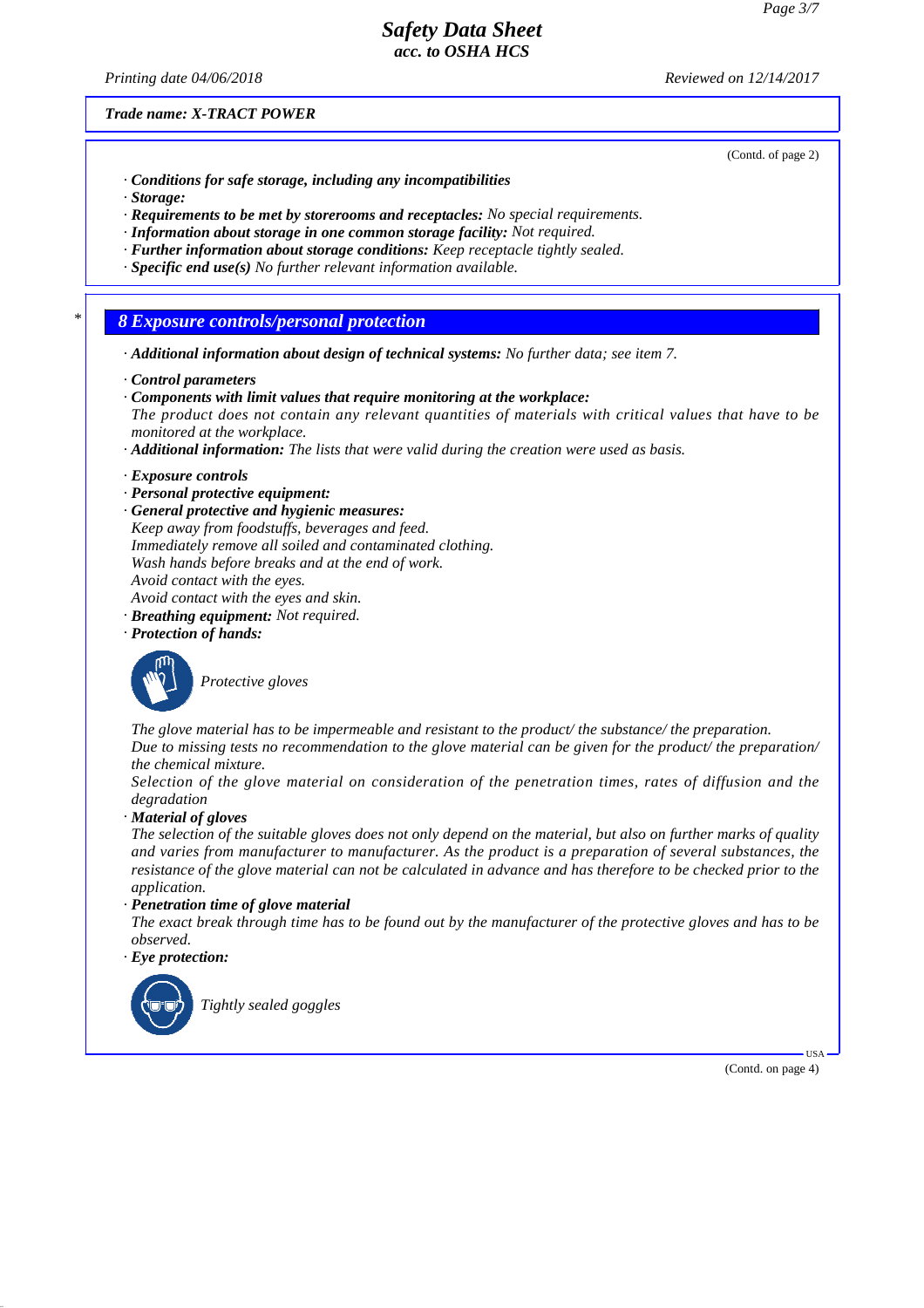*Printing date 04/06/2018 Reviewed on 12/14/2017*

*Trade name: X-TRACT POWER*

(Contd. of page 3)

| · Information on basic physical and chemical properties            |                                               |
|--------------------------------------------------------------------|-----------------------------------------------|
| <b>General Information</b>                                         |                                               |
| $\cdot$ Appearance:                                                |                                               |
| Form:                                                              | Liquid                                        |
| Color:                                                             | Amber colored<br>Fruit-like                   |
| $\cdot$ Odor:<br>· Odor threshold:                                 | Not determined.                               |
| $\cdot$ pH-value at 20 °C (68 °F):                                 | 12.3                                          |
|                                                                    |                                               |
| $\cdot$ Change in condition<br><b>Melting point/Melting range:</b> | Undetermined.                                 |
| <b>Boiling point/Boiling range:</b>                                | 100 °C (212 °F)                               |
|                                                                    |                                               |
| · Flash point:                                                     | Not applicable.                               |
| · Flammability (solid, gaseous):                                   | Not applicable.                               |
| · Decomposition temperature:                                       | Not determined.                               |
| · Auto igniting:                                                   | Product is not selfigniting.                  |
| · Danger of explosion:                                             | Product does not present an explosion hazard. |
| · Explosion limits:                                                |                                               |
| Lower:                                                             | Not determined.                               |
| <b>Upper:</b>                                                      | Not determined.                               |
| $\cdot$ Vapor pressure at 20 °C (68 °F):                           | 23 hPa (17.3 mm Hg)                           |
| $\cdot$ Density at 20 $\cdot$ C (68 $\cdot$ F):                    | $1.0221$ g/cm <sup>3</sup> (8.5294 lbs/gal)   |
| · Relative density                                                 | Not determined.                               |
| · Vapor density                                                    | Not determined.                               |
| $\cdot$ Evaporation rate                                           | Not determined.                               |
| · Solubility in / Miscibility with                                 |                                               |
| Water:                                                             | Fully miscible.                               |
| · Partition coefficient (n-octanol/water): Not determined.         |                                               |
| · Viscosity:                                                       |                                               |
| Dynamic:                                                           | Not determined                                |
| Kinematic:                                                         | Not determined.                               |
| · Solvent content:                                                 |                                               |
| Water:                                                             | 91.2%                                         |
| <b>VOC</b> content:                                                | $0.00\%$                                      |
| Solids content:                                                    | 3.6%                                          |
| $\cdot$ Other information                                          | No further relevant information available.    |

# *\* 10 Stability and reactivity*

*· Reactivity No further relevant information available.*

*· Chemical stability*

- *· Thermal decomposition / conditions to be avoided: No decomposition if used according to specifications.*
- *· Possibility of hazardous reactions No dangerous reactions known.*
- *· Conditions to avoid No further relevant information available.*
- *· Incompatible materials: No further relevant information available.*
- *· Hazardous decomposition products: No dangerous decomposition products known.*

(Contd. on page 5)

USA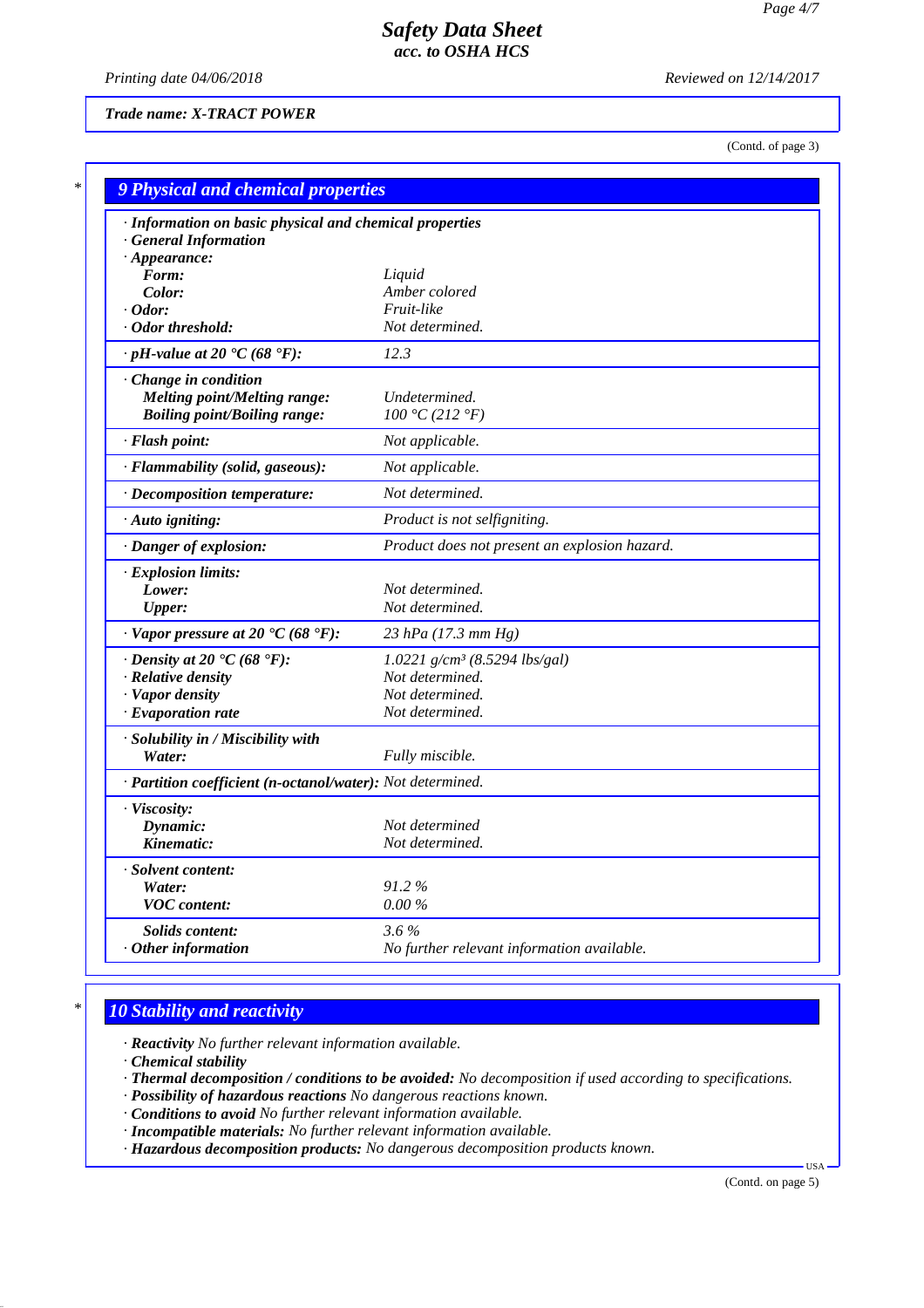*Printing date 04/06/2018 Reviewed on 12/14/2017*

*Trade name: X-TRACT POWER*

(Contd. of page 4)

### *\* 11 Toxicological information · Information on toxicological effects · Acute toxicity: · Primary irritant effect: · on the skin: Strong caustic effect on skin and mucous membranes. · on the eye: Strong caustic effect. Strong irritant with the danger of severe eye injury. · Sensitization: No sensitizing effects known. · Additional toxicological information: The product shows the following dangers according to internally approved calculation methods for preparations:*

*Corrosive*

*Irritant*

*Swallowing will lead to a strong caustic effect on mouth and throat and to the danger of perforation of esophagus and stomach.*

*· Carcinogenic categories*

*· IARC (International Agency for Research on Cancer)*

*None of the ingredients is listed.*

*· NTP (National Toxicology Program)*

*None of the ingredients is listed.*

#### *· OSHA-Ca (Occupational Safety & Health Administration)*

*None of the ingredients is listed.*

## *\* 12 Ecological information*

- *· Toxicity*
- *· Aquatic toxicity: No further relevant information available.*
- *· Persistence and degradability No further relevant information available.*
- *· Behavior in environmental systems:*
- *· Bioaccumulative potential No further relevant information available.*
- *· Mobility in soil No further relevant information available.*
- *· Additional ecological information:*
- *· General notes:*
- *Water hazard class 1 (Self-assessment): slightly hazardous for water*

*Do not allow undiluted product or large quantities of it to reach ground water, water course or sewage system.*

*Must not reach bodies of water or drainage ditch undiluted or unneutralized.*

*Rinse off of bigger amounts into drains or the aquatic environment may lead to increased pH-values. A high pH-value harms aquatic organisms. In the dilution of the use-level the pH-value is considerably reduced, so that after the use of the product the aqueous waste, emptied into drains, is only low water-dangerous.*

- *· Results of PBT and vPvB assessment*
- *· PBT: Not applicable.*
- *· vPvB: Not applicable.*
- *· Other adverse effects No further relevant information available.*

## *13 Disposal considerations*

- *· Waste treatment methods*
- *· Recommendation:*

*Must not be disposed of together with household garbage. Do not allow product to reach sewage system.*

(Contd. on page 6) USA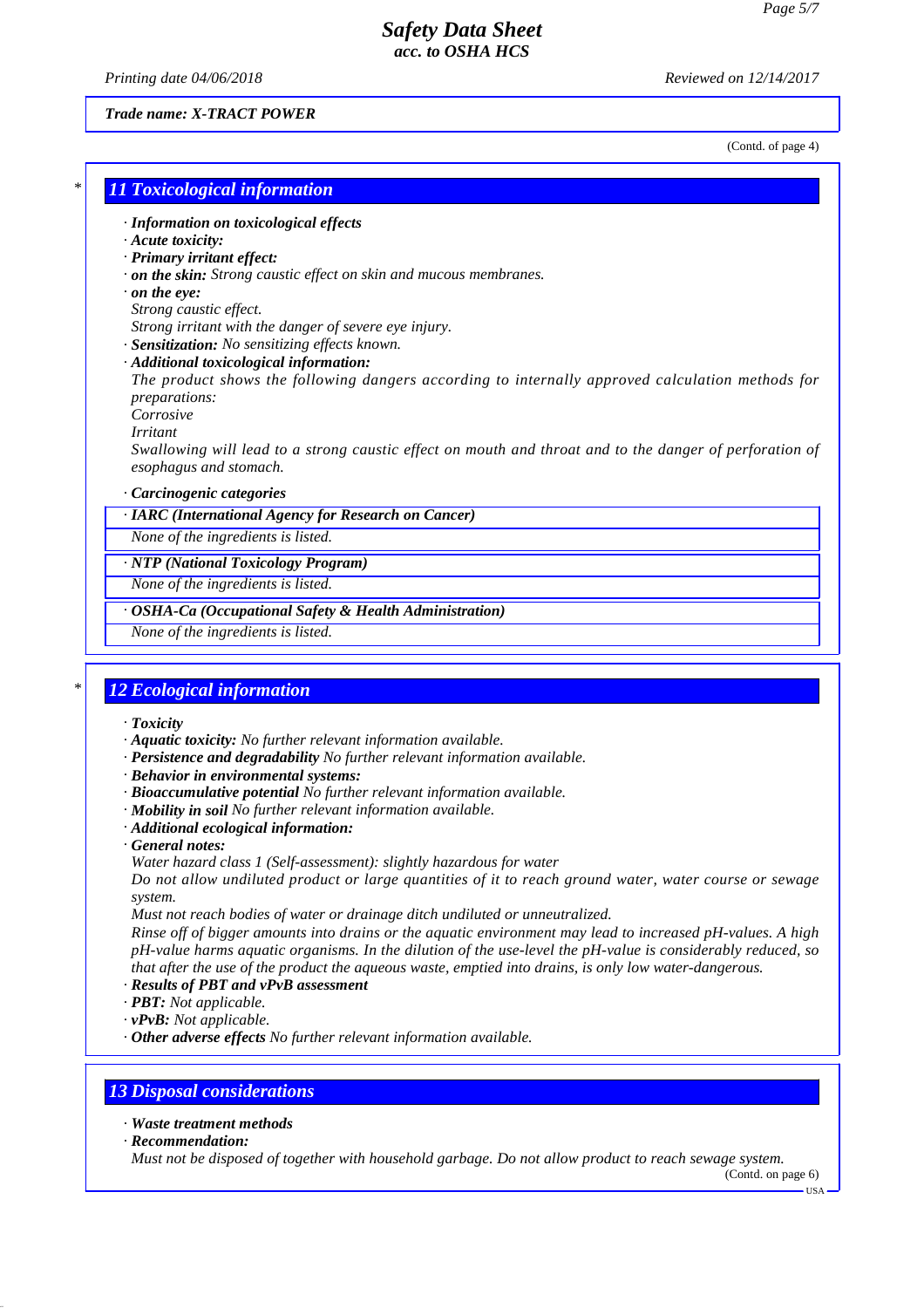*Printing date 04/06/2018 Reviewed on 12/14/2017*

(Contd. of page 5)

*Trade name: X-TRACT POWER*

*· Uncleaned packagings:*

*· Recommendation: Disposal must be made according to official regulations.*

*· Recommended cleansing agent: Water, if necessary with cleansing agents.*

| $\cdot$ UN-Number<br>· DOT, ADR, ADN, IMDG, IATA                                    | Void            |
|-------------------------------------------------------------------------------------|-----------------|
| $\cdot$ UN proper shipping name<br>· DOT, ADR, ADN, IMDG, IATA                      | Void            |
| $\cdot$ Transport hazard class(es)                                                  |                 |
| · DOT, ADR, ADN, IMDG, IATA<br>· Class                                              | Void            |
| · Packing group<br>· DOT, ADR, IMDG, IATA                                           | Void            |
| · Environmental hazards:<br>$\cdot$ Marine pollutant:                               | No              |
| · Special precautions for user                                                      | Not applicable. |
| · Transport in bulk according to Annex II of<br><b>MARPOL73/78 and the IBC Code</b> | Not applicable. |
| · UN "Model Regulation":                                                            | Void            |

# *\* 15 Regulatory information*

*· Safety, health and environmental regulations/legislation specific for the substance or mixture · Sara*

*· Section 355 (extremely hazardous substances):*

*None of the ingredients is listed.*

*· Section 313 (Specific toxic chemical listings):*

*None of the ingredients is listed.*

*· TSCA (Toxic Substances Control Act) All ingredients are listed*

*· TSCA new (21st Century Act) (Substances not listed)*

*· Proposition 65*

*· Chemicals known to cause cancer:*

*None of the ingredients is listed.*

*· Chemicals known to cause reproductive toxicity for females:*

*None of the ingredients is listed.*

*· Chemicals known to cause reproductive toxicity for males:*

*None of the ingredients is listed.*

*· Chemicals known to cause developmental toxicity:*

*None of the ingredients is listed.*

*· Carcinogenic categories*

*· EPA (Environmental Protection Agency)*

*84-66-2 Proprietary fragrance D* 

*· TLV (Threshold Limit Value established by ACGIH)*

*84-66-2 Proprietary fragrance A4*

(Contd. on page 7)

USA